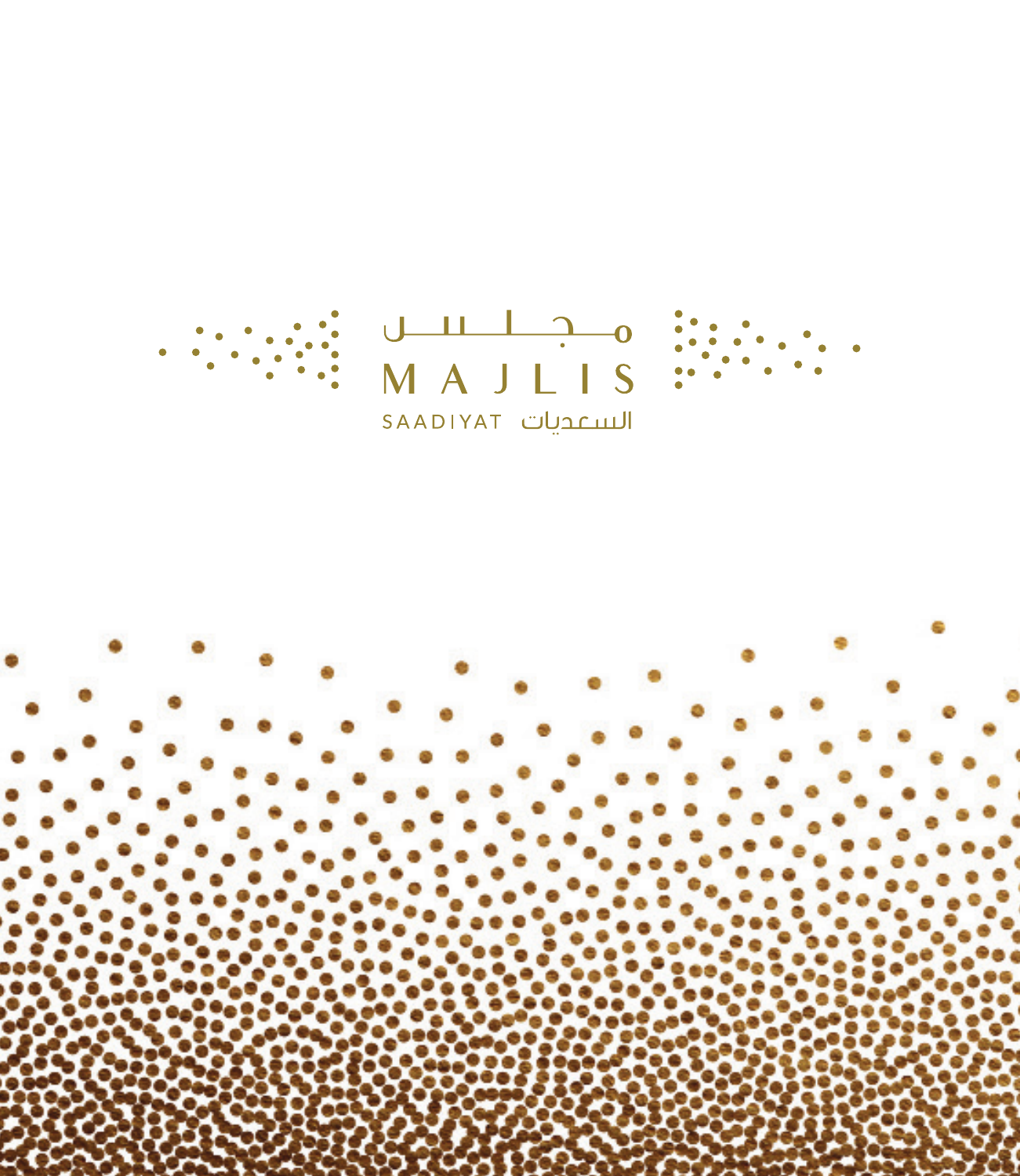## **EGGS A LA CARTE**

TWO EGGS ANY STYLE | 83 Fried | Sunny Side Up Over Easy | Poached Scrambled | Boiled

With the choice of your side<sup>\*</sup>: Chicken Sausage | Beef Sausage | Turkey Bacon | Turkey Ham | Smoked Beef Bacon | Smoked Salmon Avocado | Hash Browns | Grilled Asparagus | Sautéed Spinach

\* Any additional side 28

#### TWO EGGS OMELETS ANY STYLE | 83

Plain or Fgg White Served with Grilled Tomatoes and Sautéed Mushrooms

With the choice of your filling: Turkey Ham | Cheddar | Smocked Salmon Arugula | Bell Pepper | Chili | Fresh Herbs | Kale | Mushroom | Onion | Spinach | Tomato | Spirulina

With the choice of your side: Chicken Sausage | Beef Sausage | Turkey Bacon | Turkey Ham | Smoked Beef Bacon | Smoked Salmon Avocado | Hash Browns | Grilled Asparagus | Sautéed Spinach

\* Any additional side 28

#### **BREAKFAST**

SMOOTHIE BOWL | 63<sup>.</sup> Banana | Black Berry | Strawberry | Raw Almonds Chia Seeds I Pumpkin Seeds (N)

TOASTED HONEY GRANOLA 153

Vanilla Yoghurt | Prune (N)

FRUIT PLATTER | 83 @ Fruits Selection | Berries | Kiwi | Melon Passion Fruit

<sup>2</sup> Healthy Option, (V) Suitable for Vegetarians, (N) Contains Nuts, (G<sup>\*</sup>) Gluten-Free option available Please inform us of any allergies or dietary requirements before ordering

 جيد للصحة، )ن( مناسب للنباتيين، )م( يحتوي على مكسرات )غ\*( يتوفر خيار خالي من الغلوتين يرجى منك إعالمنا بأي حساسية أو متطلبات غذائية لديك قبل الطلب

All Prices are in UAE Dirham and are Inclusive of all Applicable Service Charges and VAT

جميع األسعار بالدرهم اإلماراتي و تشمل جميع رسوم الخدمة والضرائب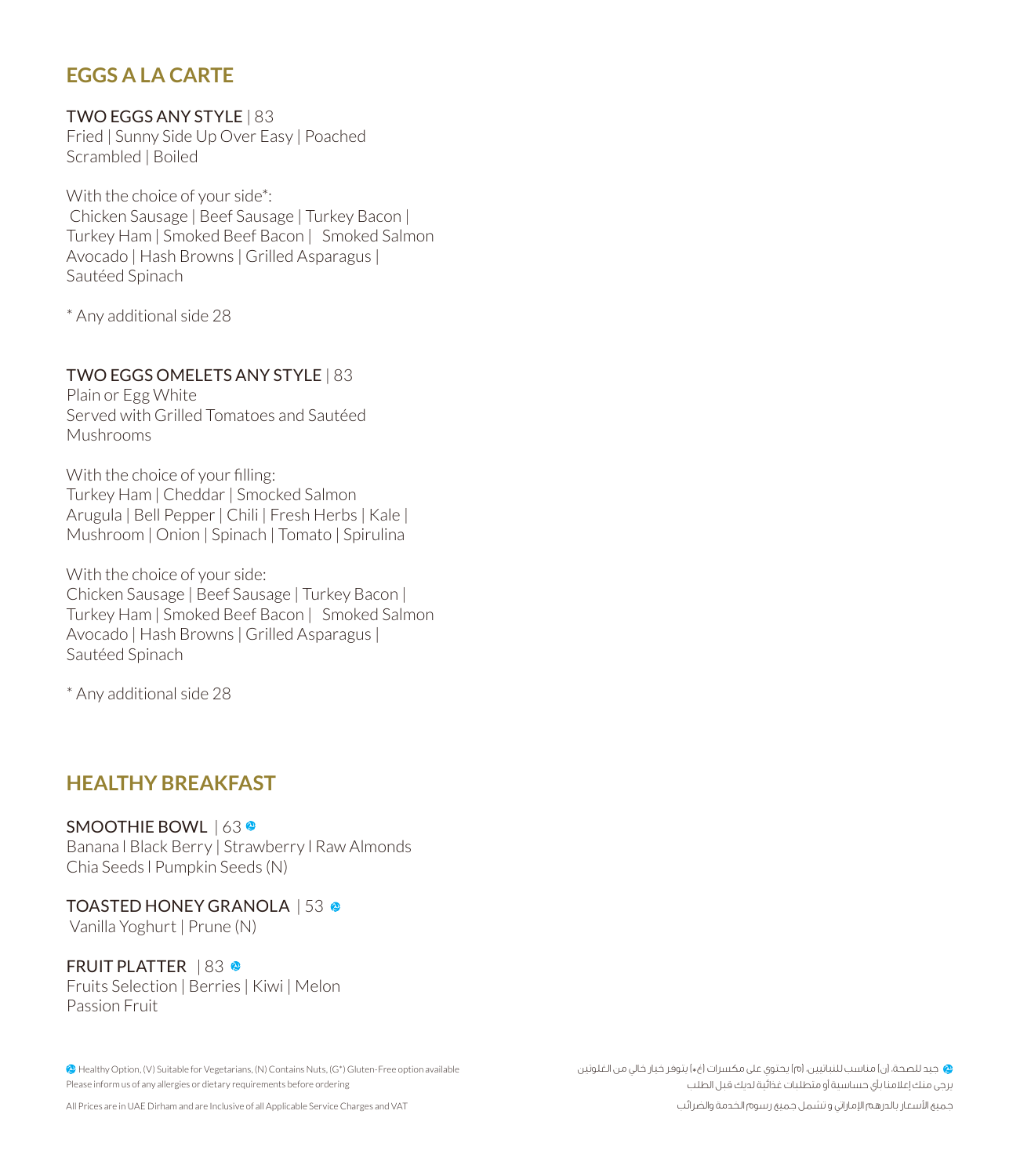CHIA PUDDING 163 @ Chia Seed Pudding I Dried Cranberries I Almonds I Shaved Coconut (N)

**PASTRIES | 58** Croissant | Pain au Chocolat | Fruit Danish

CEREALS | 48 Your choice of: Bran Flakes | Corn Flakes | Coco Pops | Frosties | Rice Crispy | Weetabix

Served with the milk of your choice: Almond | Full Fat | Low Fat | Skimmed | Sov

## *EREAKFAST FAVOURITES*

BUTTERMILK PANCAKES | 78 Caramelized Banana I Maple Butter I Coated Walnuts (N)

TRADITIONAL FRENCH TOAST | 68 Brioche Bread I Berries I Maple Syrup I Vanilla Cream

WAFFLES | 88 Caramelized Banana I Strawberry I Vanilla crème Chantilly

BENEDICT | 93 English Muffin | Poached Egg | Smoked Salmon or Turkey Ham I English Muffin I Hollandaise

SHAKSHUKA | 58 Two Eggs | Tomato | Onion | Parsley

FOUL MEDAMMES | 58 Beans I Cumin I Onion I Tomato I Lemon Wrap

<sup>2</sup> Healthy Option, (V) Suitable for Vegetarians, (N) Contains Nuts, (G<sup>\*</sup>) Gluten-Free option available Please inform us of any allergies or dietary requirements before ordering

 جيد للصحة، )ن( مناسب للنباتيين، )م( يحتوي على مكسرات )غ\*( يتوفر خيار خالي من الغلوتين يرجى منك إعالمنا بأي حساسية أو متطلبات غذائية لديك قبل الطلب

All Prices are in UAE Dirham and are Inclusive of all Applicable Service Charges and VAT

جميع الأسعار بالدرهم الإماراتي و تشمل جميع رسوم الخدمة والضرائب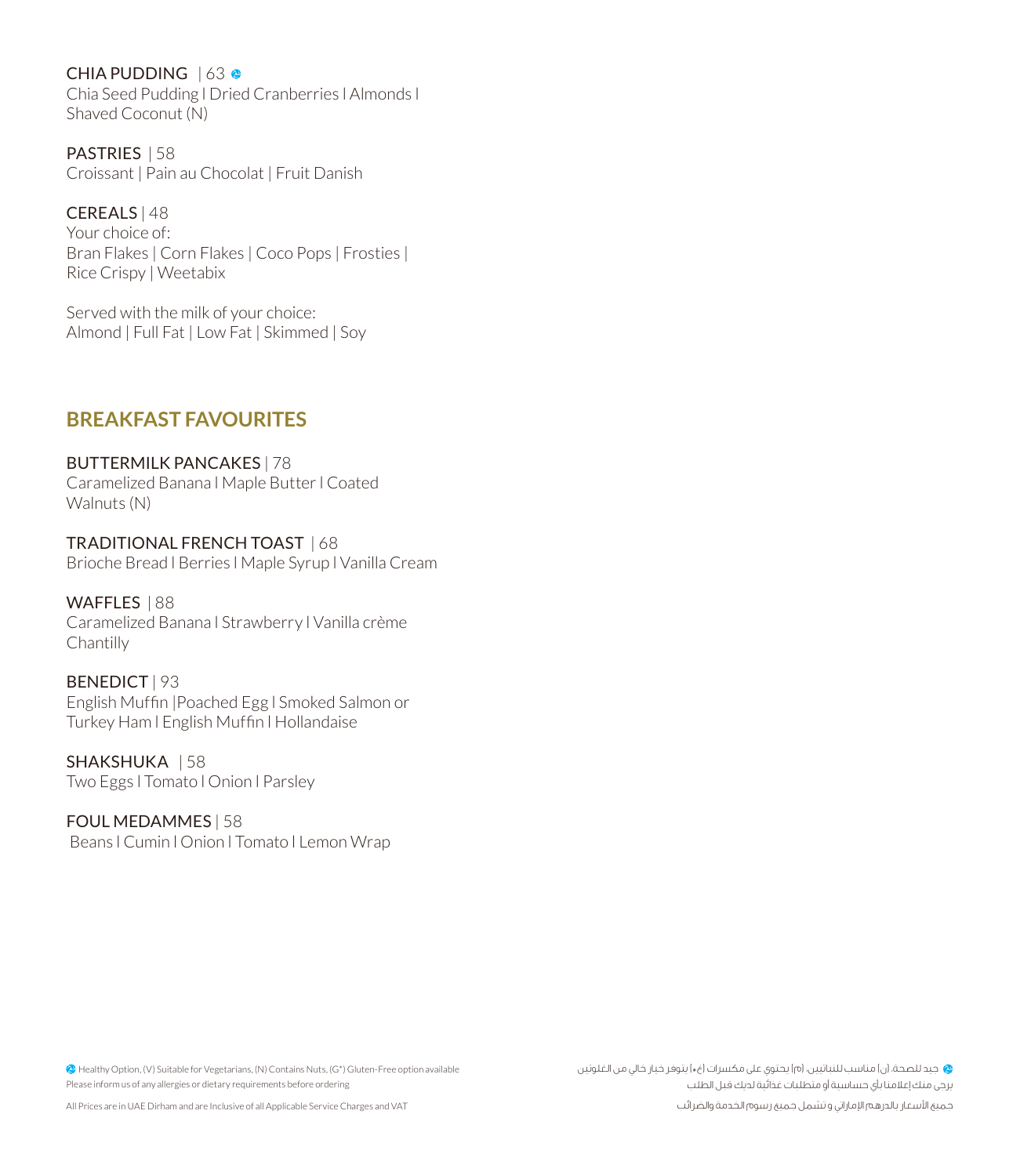# **SALADS**

CAESAR | 78 Baby Gem Lettuce | Anchovies | Beef Bacon | Croutons | Parmesan | Caesar Dressing

Grilled Chicken | 98

CAESAR | 68 Baby Gem Lettuce | Anchovies | Beef Bacon | Croutons | Parmesan | Caesar Dressing

MIXED GARDEN LEAVES | 88 Light Thousand Island Dressing | Carrots | Tomato | Cucumber/ Pumpkin seeds | Avocado (V)

YELLOW FIN TUNA NICOISE | 88 Anchovies | Kalamata | Bell peppers | Potato | Lemon Vinaigrette  $(G^*)$ 

QUINOA SALAD | 88 Yarra valley Feta | Grape | Mint | Kale | Pumpkin Seeds | Tarragon Raspberry Dressing (V. G<sup>\*</sup>)

### **ARABIC SELECTION**

HUMMUS | 33 Chickpeas | Tahini | Olive Oil | Lemon (V)

MOUTABEL | 43 Eggplant | Tahini | Pomegranate (V)

TABBOULEH | 43 Parsley | Mint | Tomato | Bourghul (V)

FATTOUSH | 43 Lettuce | Tomato I Cucumber | Capsicum | Radish | Mint | Sumac (V)

BABA GHANOUSH | 38 Eggplant | Onion | Tomato | Parsley | Capsicum (V) Mixed Lebanese Cheese I Parsley (V)

LAMB SAMBOUSEK | 48 Australian Lamb | Pine Nut (N)

<sup>2</sup> Healthy Option, (V) Suitable for Vegetarians, (N) Contains Nuts, (G<sup>\*</sup>) Gluten-Free option available Please inform us of any allergies or dietary requirements before ordering

All Prices are in UAE Dirham and are Inclusive of all Applicable Service Charges and VAT

 جيد للصحة، )ن( مناسب للنباتيين، )م( يحتوي على مكسرات )غ\*( يتوفر خيار خالي من الغلوتين يرجى منك إعالمنا بأي حساسية أو متطلبات غذائية لديك قبل الطلب

جميع األسعار بالدرهم اإلماراتي و تشمل جميع رسوم الخدمة والضرائب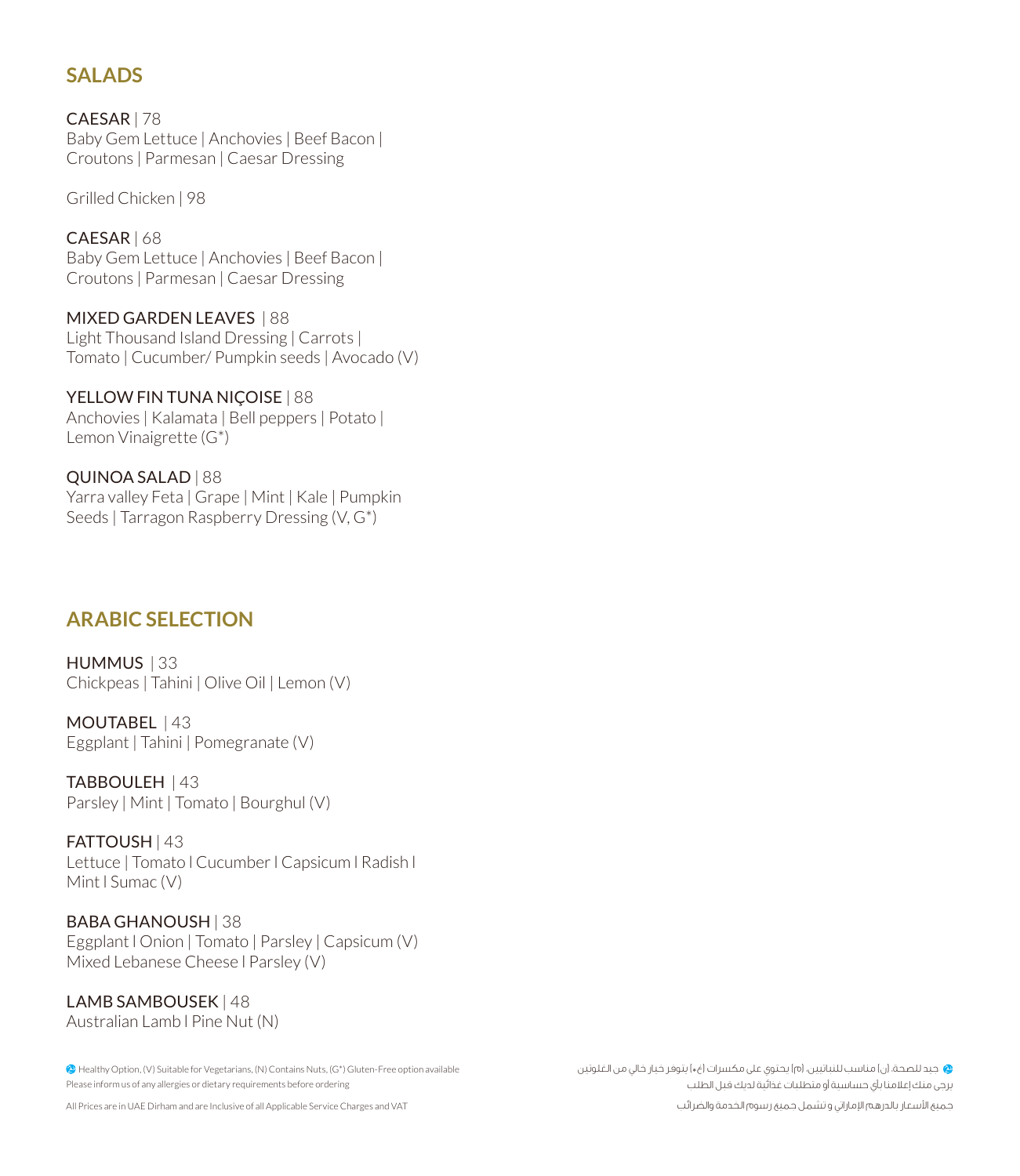**SPINACH FATAYER | 48** Spinach | Onions | Pine Nut (N)

FRIED KIBBEH | 48 Burghul I Minced Lamb I Pine Nuts I Arabic Spices (N)

FALAFEL | 48 Chickpeas I Coriander I Cumin I Tahina Sauce (V) (N)

## **SOUPS**

CHICKEN AND NOODLE SOUP | 58 Chicken Broth | Noodle | Vegetables

**I FNTIL SOUP L48** Red Lentil | Cumin | Smoked Paprika | Focaccia Croutons (V)

# **PASTAS**

#### PENNE (G<sup>\*</sup>) | SPAGHETTI (G<sup>\*</sup>)

Your choice of sauce: Prawns Aglio e Olio | 108 Alfredo | 78 Bolognese | 88 Pomodoro | 78

\*Gluten Free available

### **SANDWICHES**

(\*) All our sandwiches are served with your Choice of Hand Cut Sweet Potatoes Fries. Steak Fries or Seasonal Salad

CLUB SANDWICH | 98 Sliced Bread | Fried Egg | Grilled Chicken | Turkey Bacon | Swiss cheese

VEGETARIAN CLUB | 68 Avocado | Beef Tomato | Coleslaw | Swiss Cheese | Brined Veg (v)

<sup>2</sup> Healthy Option, (V) Suitable for Vegetarians, (N) Contains Nuts, (G<sup>\*</sup>) Gluten-Free option available Please inform us of any allergies or dietary requirements before ordering

All Prices are in UAE Dirham and are Inclusive of all Applicable Service Charges and VAT

 جيد للصحة، )ن( مناسب للنباتيين، )م( يحتوي على مكسرات )غ\*( يتوفر خيار خالي من الغلوتين يرجى منك إعالمنا بأي حساسية أو متطلبات غذائية لديك قبل الطلب

جميع األسعار بالدرهم اإلماراتي و تشمل جميع رسوم الخدمة والضرائب